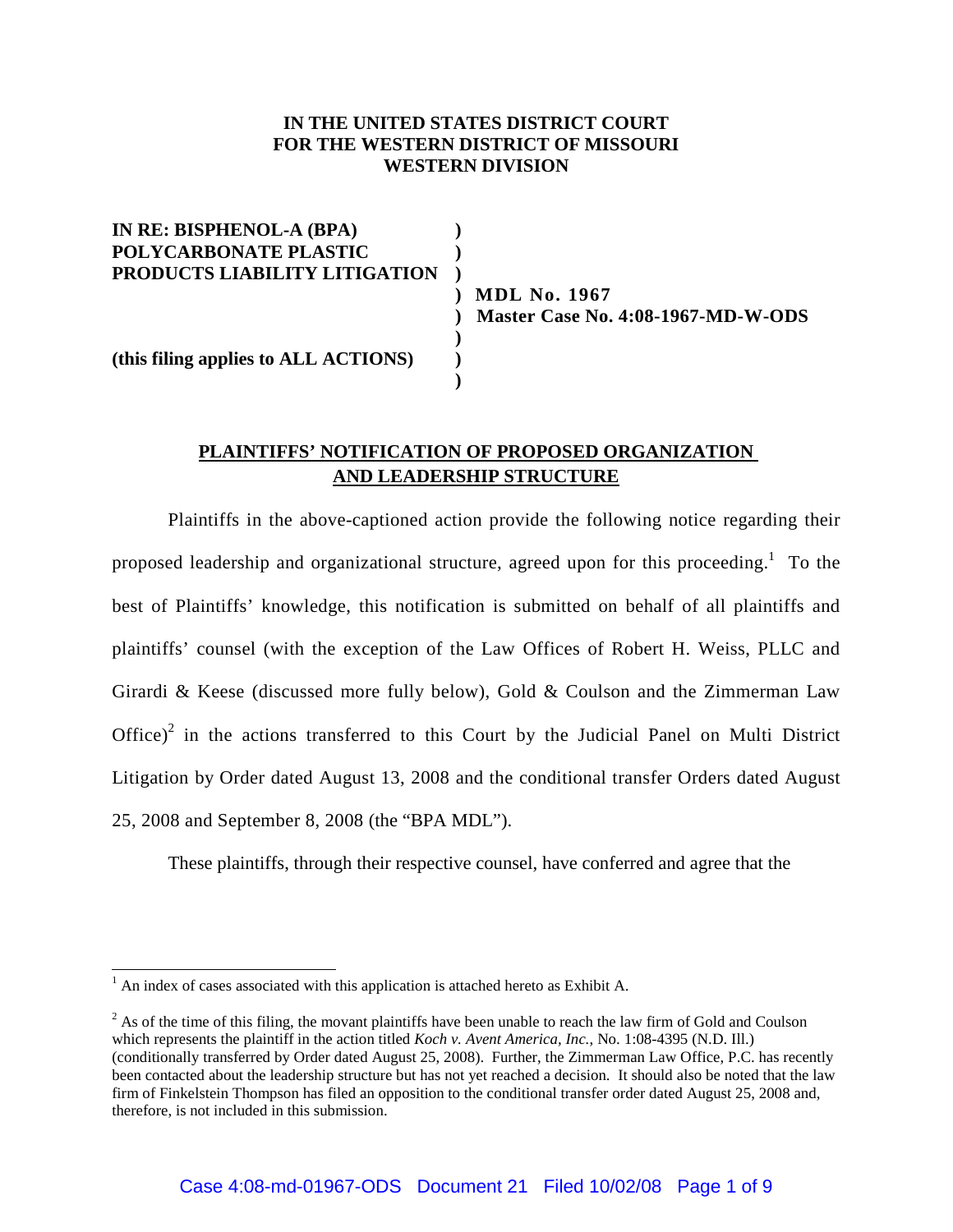following attorneys shall serve in the positions noted below with respect to this litigation:<sup>3</sup>

### **I. Plaintiffs' Co-Lead Counsel**

Thomas V. Bender Walters Bender Strohbehn & Vaughan, P.C. 2500 City Center Square 1100 Main Street P.O. Box 26188 Kansas City, MO 64196 (816) 421-6620 (816) 421-4747 (Facsimile)

Edith M. Kallas Whatley Drake & Kallas LLC 1540 Broadway,  $37<sup>th</sup>$  Floor New York, NY 10036 (212) 447-7070 (212) 447-7077 (Facsimile)

#### **Position Duties**

Lead counsel shall be generally responsible for coordinating the activities of plaintiffs during pretrial proceedings and shall:

(a) after such consultation with co-counsel as may be appropriate, determine and present to the Court and opposing parties (in briefs, oral argument, or such other fashion as may be appropriate, personally or by a designee) the position of the plaintiffs on all matters arising during pretrial proceedings;

(b) coordinate the initiation and conduct of discovery on behalf of plaintiffs consistent with the requirements of Fed. R. Civ. P. 26, including the preparation of joint interrogatories and requests for production of documents and the examination of witnesses in depositions;

(c) conduct settlement negotiations on behalf of plaintiffs, but not enter binding

<sup>&</sup>lt;sup>3</sup> Given the level of consent and support by almost all Plaintiffs for this proposed structure, Plaintiffs have not provided materials evidencing the background, experience and qualifications of Plaintiffs' counsel proposed for leadership positions as noted herein. However, should the Court request such materials, they will be promptly submitted for review.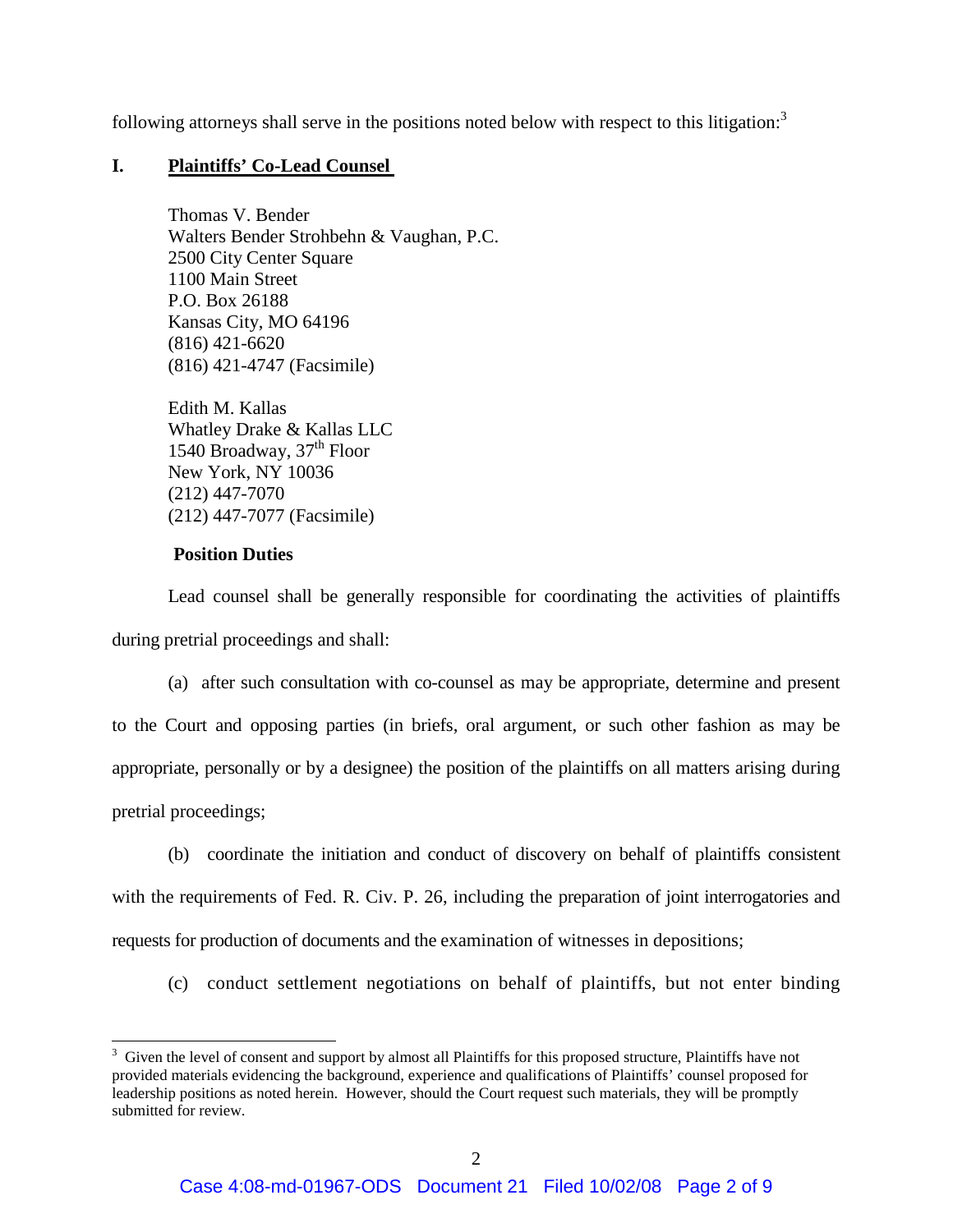agreements except to the extent expressly authorized;

(d) delegate tasks to other counsel or committees of counsel in a manner to ensure that pretrial preparation for the plaintiffs is conducted efficiently and effectively;

(e) enter into stipulations with opposing counsel as necessary for the conduct of the litigation;

(f) prepare and distribute periodic status reports to the parties;

(g) maintain adequate time and disbursement records covering services as lead counsel;

(h) monitor the activities of co-counsel to ensure that schedules are met and unnecessary expenditures of time and funds are avoided; and

(i) perform such other duties as may be incidental to proper coordination of plaintiffs' pretrial activities or authorized by further order of the court.

### **II. Plaintiffs' Liaison Counsel**

Robert Horn Horn Aylward & Bandy, LLC 2600 Grand Blvd, Suite 1100 Kansas City, MO 64108 (816) 421-0700 (816) 421-0899 (Facsimile)

## **Position Duties**

Liaison counsel shall:

(a) maintain and distribute to co-counsel and to defendants' liaison counsel an up-

to-date service list;

(b) receive and, as appropriate, distribute to co-counsel orders from the court

and documents from opposing parties and counsel; and

(c) accept such documents as may be available at a document repository,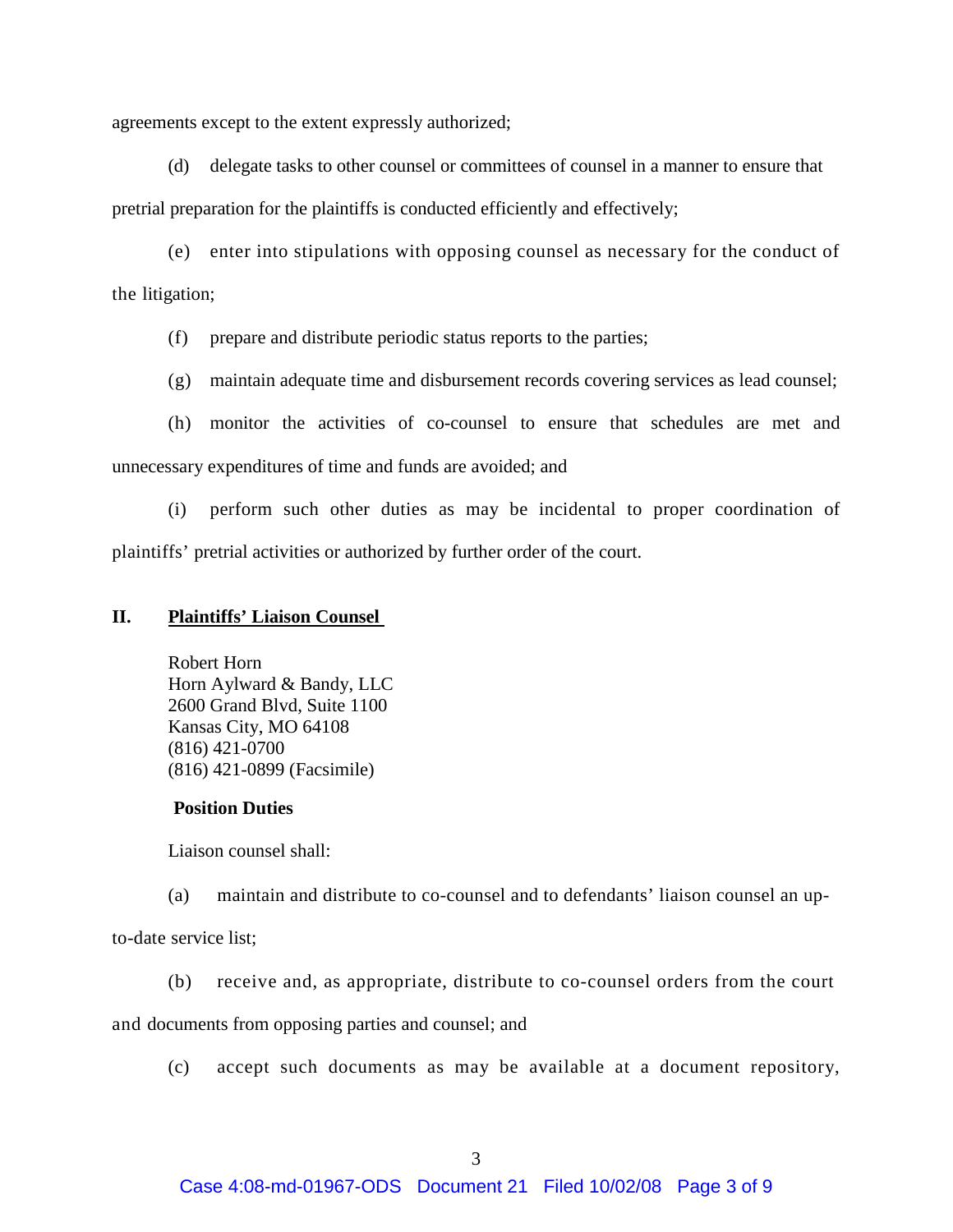maintain and make available to co-counsel at reasonable hours a complete file of all documents served by or upon each party.

#### **III. Plaintiffs' Steering Committee**

Plaintiffs also propose a five person Steering Committee comprised of attorneys who will assist in the advancement of the case. Four of the members of the Steering Committee have been agreed to by undersigned counsel, as follows:

Elizabeth A. Fegan Hagens Berman Sobol Shapiro LLP 820 North Blvd., Suite B Oak Park, Illinois 60301 (708) 776-5604 (708) 776-5601 (Facsimile)

Michael L. Hodges Hodges Law Firm 13420 Santa Fe Trail Dr. Lenexa , KS 66215 (913) 888-7100 (913) 888-7388 (Facsimile)

Lynn Lincoln Sarko Keller Rohrback 1201 3rd Ave Ste 3200 Seattle, WA 98101-3052 (206) 623-1900 (206) 623-3384 (Facsimile)

Brian R Strange Strange & Carpenter 12100 Wilshire Boulevard 19th Fl Los Angeles, CA 90025 (310) 207-5055 (310) 826-3210 (Facsimile)

In the interest of compromise, counsel for plaintiffs have agreed to an additional steering committee position to be filed by either Robert Weiss or Tom Girardi, who are presently counsel in certain litigation expected to be transferred to the BPA MDL. The undersigned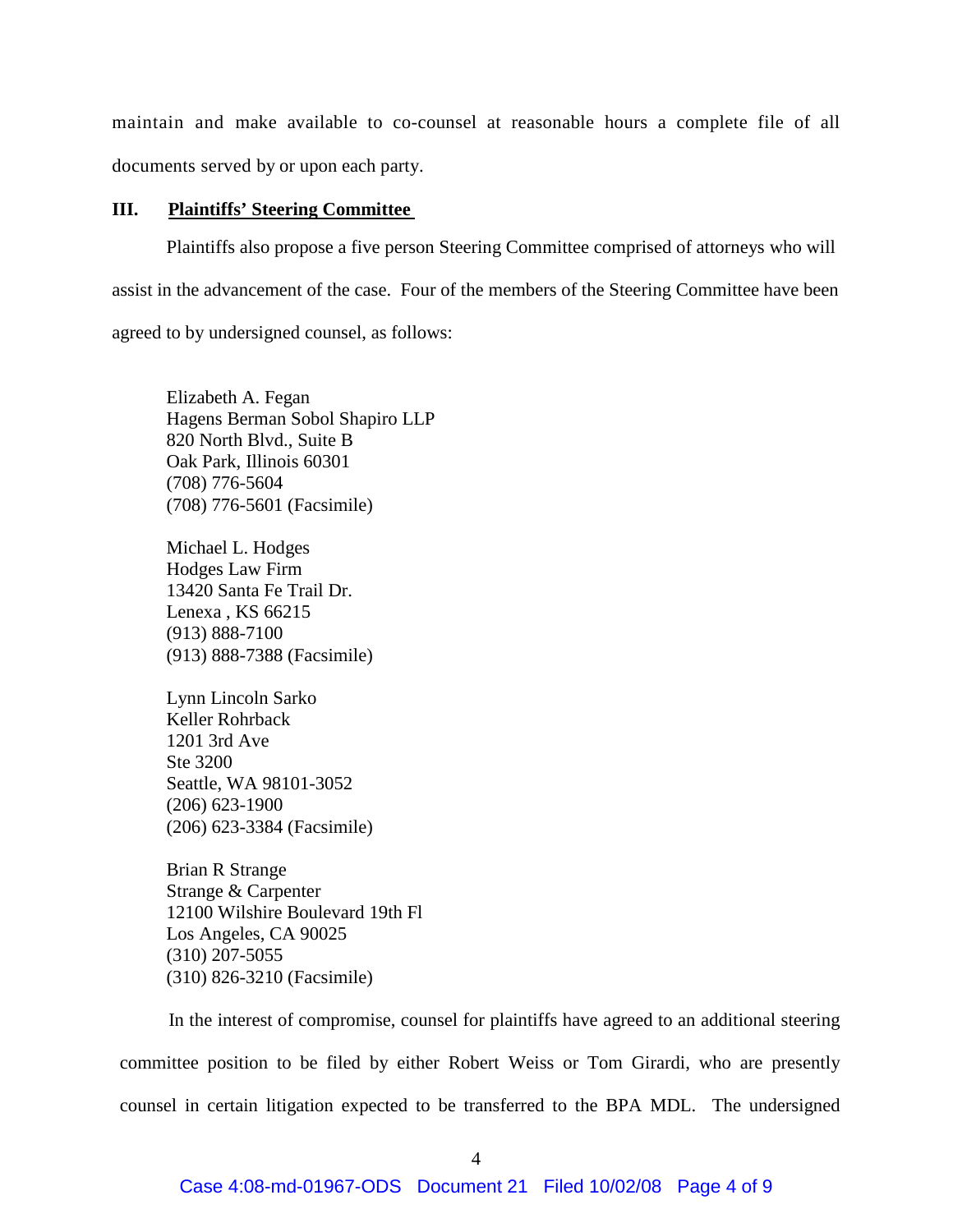counsel for plaintiffs have agreed to the steering committee as presently constituted and proposed, with the understanding that if the identity of the fifth steering committee position is not resolved by October 6<sup>th</sup>, Mr. Weiss and Mr. Girardi may submit their separate applications to the Court for appointment to that position no later than October 12, 2008.

## **Position Duties**

The Steering Committee will assist the Co-Lead Counsel to achieve a timely and efficient prosecution of the case, including responsibility for completing all discovery and related pretrial activities, as well as contributing their expertise as to the various state laws involved in the underlying actions.

#### **IV. Committees of Counsel**

The Co-Lead Counsel and Steering Committee also intend to establish additional committees of counsel, as necessary, with the goal of utilizing expertise, promoting efficiency and avoiding duplication, including committees responsible for pleadings, offensive and defensive discovery and experts.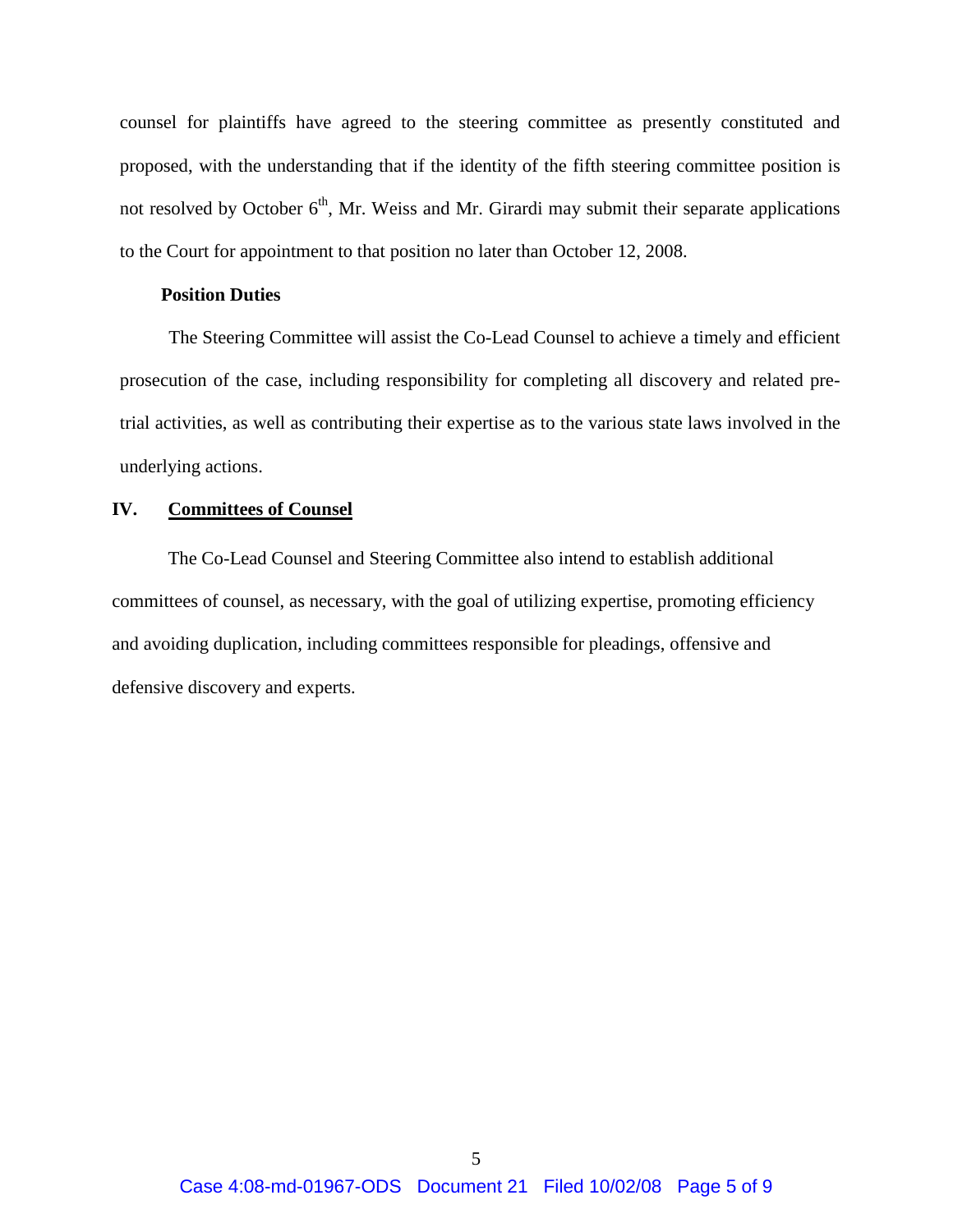Respectfully Submitted,

## **WALTERS BENDER STROHBEHN & VAUGHAN, P.C.**

By */s/ Thomas V. Bender*

Thomas V. Bender, Mo. Bar #28099 2500 City Center Square 1100 Main Street P.O. Box 26188 Kansas City, MO 64196 Telephone: (816) 421-6620 Fax: (816) 421-4747 tbender@wbsvlaw.com PROPOSED CO-LEAD COUNSEL FOR PLAINTIFFS

*On behalf of the following plaintiffs:* **Tomeka Broadway, Bree Ginden and Megan Thornberry**

*On behalf of the following Co-Counsel:* **Horn Aylward & Bandy, LLC The Potts Law Firm LLC Gill, Elrod, Ragon, Owen & Sherman**

#### **WHATLEY DRAKE & KALLAS, LLC**

By */s/ Edith M. Kallas* Edith M. Kallas 1540 Broadway, 37<sup>th</sup> Floor New York, NY 10036 Telephone: (212) 447-7070 Fax: (212) 447-7077 ekallas@wdklaw.com PROPOSED CO-LEAD COUNSEL FOR PLAINTIFFS

*On behalf of the following plaintiffs:* **Plaintiffs Elizabeth Banse, Ashley Campbell, Sharon Hatter, and Dale L. Raggio, Jr.**

*On behalf of the following Co-Counsel:* **Branstetter, Stranch & Jennings PLLC**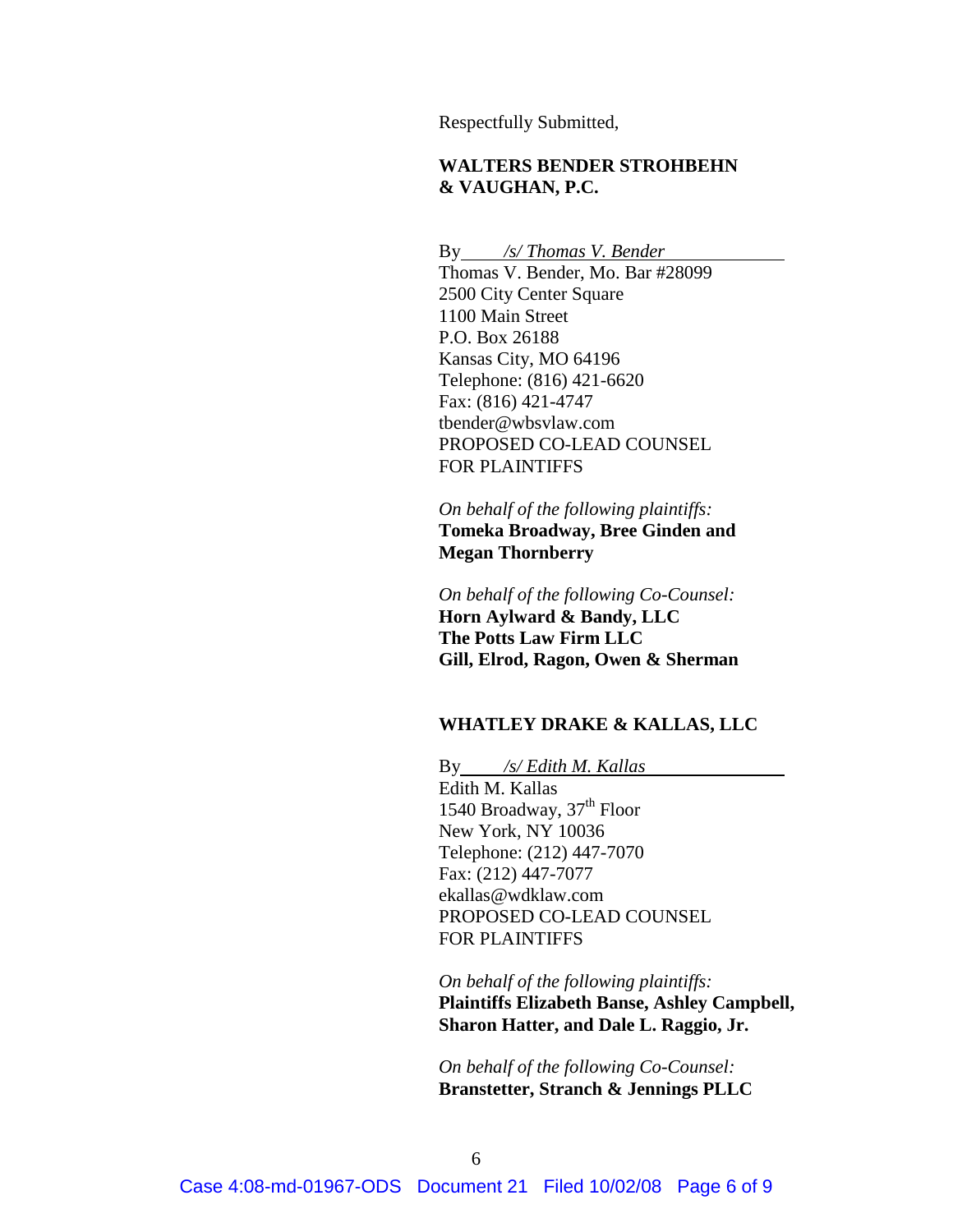**Drubner & Hartley, LLC Emerson Poynter LLP Lasky & Rifkind Patton Roberts, PLLC**

### **STRANGE & CARPENTER**

By */s/ Brian R. Strange* Brian R. Strange Gretchen Carpenter Strange & Carpenter 12100 Wilshire Boulevard 19th Fl Los Angeles, CA 90025 Telephone: (310) 207-5055 Fax: (310) 826-3210 gcarpenter@strangeandcarpenter.com

*On behalf of the following plaintiffs:* **Robin M. Anderson, Naayda Lanza and Anne Beckner, Leeanne Matusek, Kim O'Neill, Paul Rasmussen**

*On behalf of the following Co-Counsel:* **Baum, Hedlund, Aristei & Goldman, P.C.**

#### **KELLER ROHRBACK L.L.P.**

By */s/ Lynn Sarko* Lynn Sarko Gretchen Cappio Laura Gerber Keller Rohrback L.L.P. Seattle, WA 1201 Third Avenue, Suite 3200 Seattle, Washington 98101-3052 Telephone: (206) 623-1900 Fax: (206) 623-3384 lsarko@kellerrohrback.com gcappio@kellerrohrback.com lgerber@kellerrohrback.com

*On behalf of the following plaintiffs:* **Jennifer Joseph, Ann Coyle and Perry Parsons**

*On behalf of the following Co-Counsel:*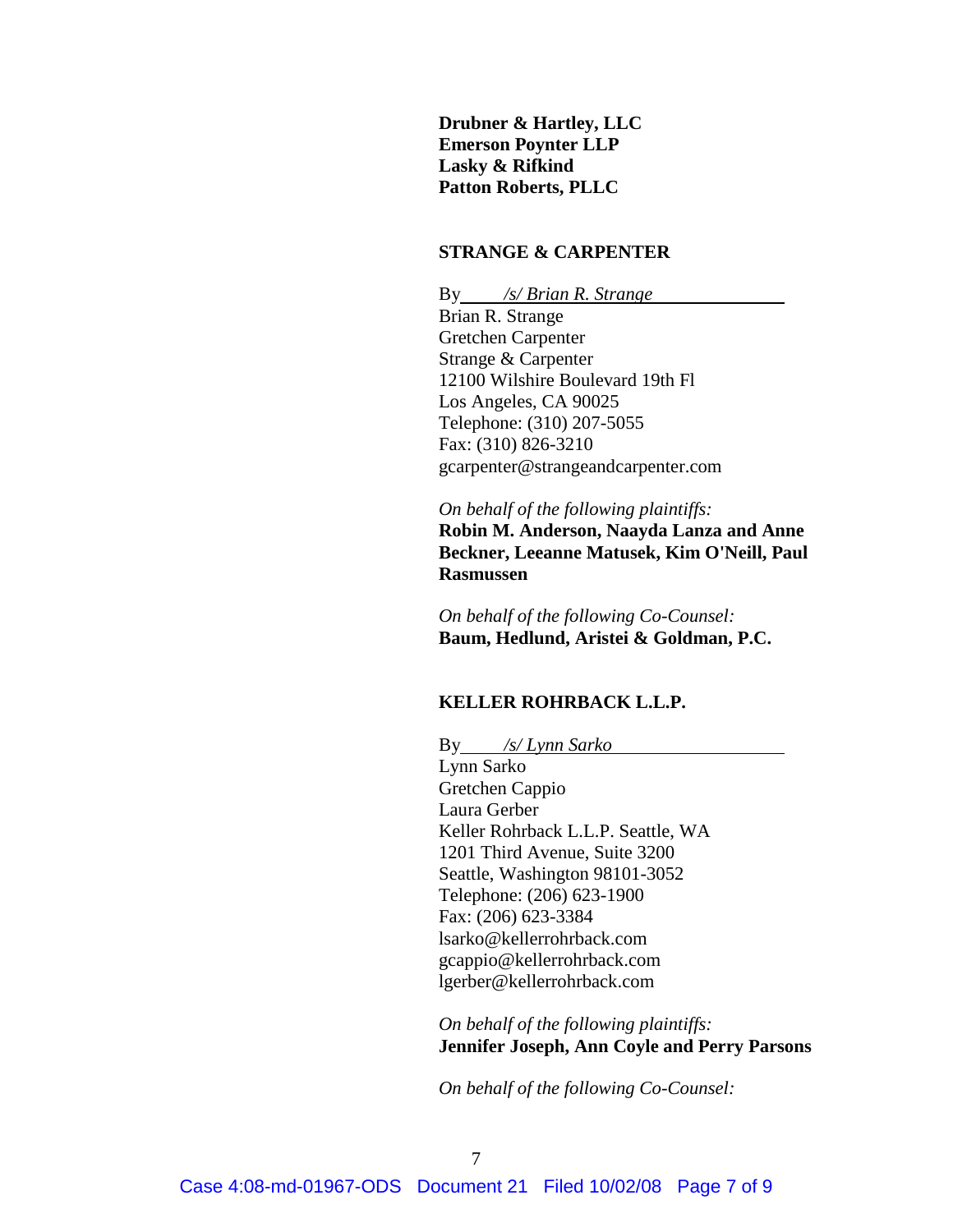**Futterman Howard Watkins Wylie & Ashley, Chtd.**

## **HAGENS BERMAN SOBOL SHAPIRO LLP**

By */s/ Elizabeth A. Fegan* Elizabeth A. Fegan 820 North Blvd., Suite B Oak Park, Illinois 60301 Telephone: (708) 776-5604 Fax: (708) 776-5601

*On behalf of the following plaintiffs:* **Chloe Gale; Ruth Levine; Kathleen Gillespie; Adam Ruben; Sarah Dijulio, Sarah Jaynes; Diane Stoebe; Brynnen Ford**

*On behalf of the following Co-Counsel:* **Smith & Lowney, P.L.L.C.**

## **HODGES LAW FIRM**

By */s/ Michael L. Hodges* Michael L. Hodges 13420 Santa Fe Trail Dr. Lenexa , KS 66215 Telephone: (913) 888-7100 Fax: (913) 888-7388 mikehodges@hodgeslawfirm.com

#### *On behalf of the following plaintiffs:*

**Maria Sullivan; Katherine Capita; Daniel Capita; Jennifer Moellering; Rick Moellering, Zachary Wilson; Carissa Wilson; Chris Mathia; Michelle Mathia; Aisha Waiters; Michael C. Liem; Michelle L. Liem; Staci Collier (as parent and natural guardian of Bo and Caroline Collier); Paige Engle (as parent and natural guardian of Jack and Amelia Engle); Kelly and David Johnson (as parents and natural guardians of Henry Brian Johnson**

*On behalf of the following Co-Counsel:*